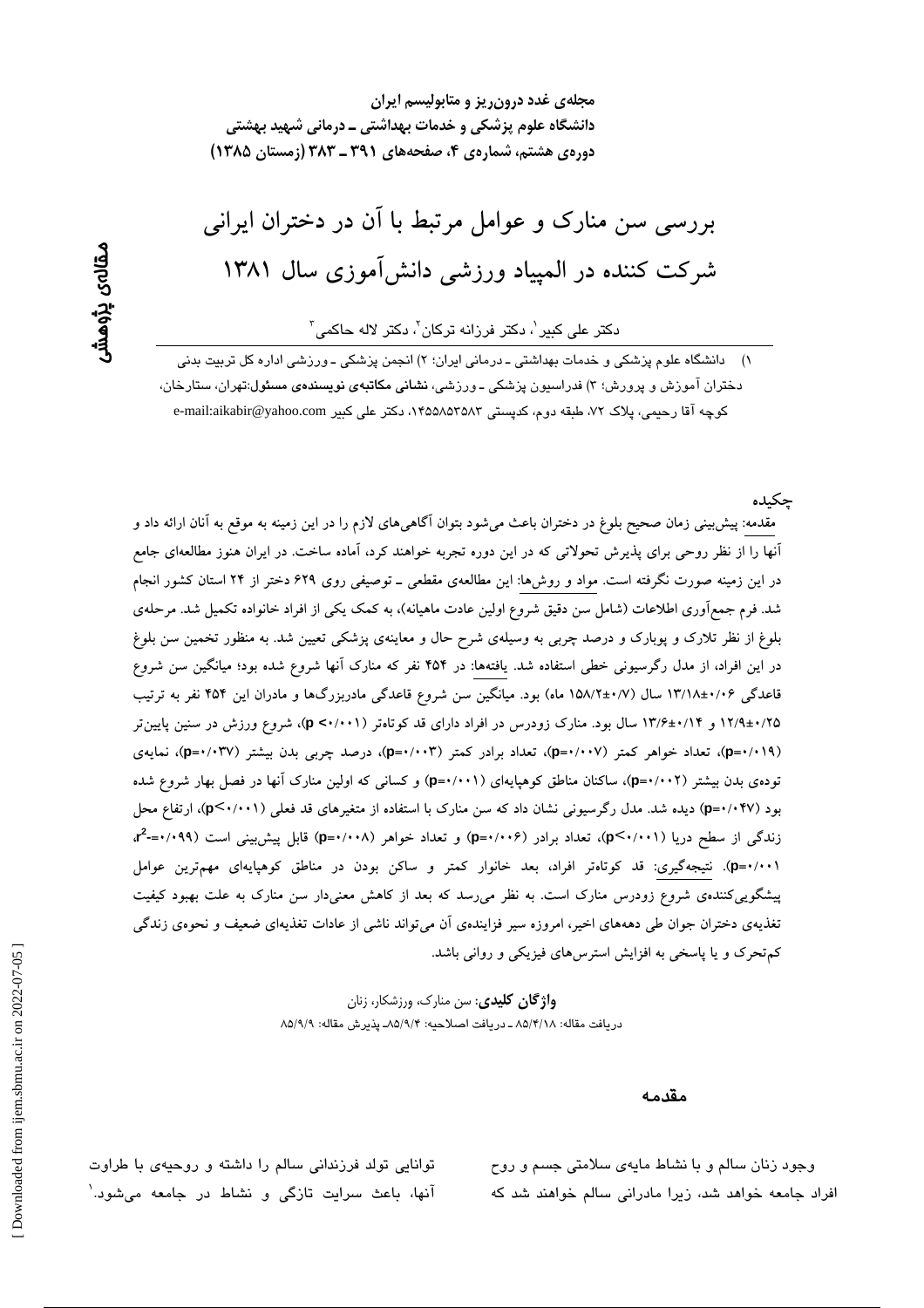پیشبینی زمان صحیح بلوغ در دختران باعث میشود بتوان آگاهی های لازم در این زمینه را به موقع به آنان ارائه داد و آنها را از نظر روحی برای پذیرش تحولاتی که در این دوره تجربه خوا*ه*ند کرد، آماده ساخت.<sup>۲</sup> از سو*ی* دیگر تعیین زمان بلوغ باعث می شود بتوان والدین و مربیان مدارس را آگاه ساخت تا بدانند که چه مسایلی را در چه زمانی به فرزندان و دانشآموزان خود آموزش دهند. پاسخ به این سؤالها با یافتن عوامل مرتبط با سن شروع منارک تا حد زیادی امکانپذیر خواهد بود. در مطالعههایی که در این زمینه در ایالات متحده انجام شد، در طول ۱۷۵ سال گذشته هر دهه، ۱ تا ۳ ماه از زمان بلوغ کاسته شده است. سن بلوغ در دختران ایالات متحده ۸ تا ۱۳ سالگی میباشد.<sup>۲</sup> زنان ورزشکاری که تمرینهای خود را از سنین پایین شروع میکنند، در منارک خود دچار تأخیر هستند.<sup>۴</sup> در ایران هنوز مطالعهای جامع در این زمینه انجام نشده است. مقایسه*ی* زمان بلوغ در گروههای مختلف ورزشکاران میتواند از این جهت کمک کننده باشد که اگر ورزش خاصی باعث تسریع در بلوغ شود میتواند استفادهی درمانی در افرادی داشته باشد که در معرض بلوغ دیررس هستند و اگر ورزش خاصی باعث تأخیر در بلوغ شود میتواند استفادهی درمانی در افرادی داشته باشد که در معرض بلوغ زودرس هستند.

برخی مطالعههای مشابه در نقاط مختلف دنیا معتقد به تأخیر زمان بلوغ در بسیاری از رشتههای ورزشی شامل ژىمناستىك،<sup>7-0</sup> تنىس،<sup>0</sup> شنا<sup>^۰۵</sup> رقصىياله<sup>۹</sup> و غيره ھستند.

### مواد و روشها

این مطالعهی مقطعی ـ توصیفی در دختران ورزشکار ایرانی متولد سالهای ۱۳۶۹–۱۳۶۲ شرکت کننده در المپیاد ورزشی دانشآموزی کشور در سال ۱۳۸۱ انجام شد. حجم نمونه با پیش فرض ۰/۰۵=α حداکثر اختلاف قابل قبول با میانگین واقعی ۰/۰۷۸ انحراف معیار و با استفاده از فرمول برآورد یک میانگین معادل ۶۲۹ نفر برآورد شد. با توجه به تأثیر عواملی از جمله خصوصیتهای آب و هوایی، منطقهی زندگی (روستایی یا شهری)، ارتفاع محل زندگی از سطح دريا، موقعيت جغرافيايى و تماس با نور خورشيد، نمونهگری از استانهای مختلف کشور که دارای شرایط آب و هوایی و جغرافیایی متفاوتی بودند انجام شد. بنا بر این از استان های مختلف از جمله همدان (۴۹ نفر)، قم (۴۲ نفر)،

تهران (۹ نفر)، فارس (۱۲ نفر)، هرمزگان (۱۸ نفر)، بوشهر (۲۰ نفر)، خوزستان (۷۹ نفر)، آذربایجان شرقی (۴۲ نفر)، آذربایجان غربی (١٠ نفر)، كرمانشاه (٢٩ نفر)، سیستان و بلوچستان (۹ نفر)، مرکزی (۱۰ نفر)، قزوین (۱۸ نفر)، لرستان (١٩ نفر)، اصفهان (١٩ نفر)، سمنان (١۴ نفر)، گيلان (٣٣ نفر)، مازندران (۳۲ نفر)، گلستان (۱۱ نفر)، یزد (۲۳ نفر)، زنجان (٣۴ نفر)، ایلام (٢٢ نفر)، اردبیل (٢٧ نفر) و خراسان (۴٨ نفر) نمونهگیری به عمل آمد. نمونهگیری به روش احتمالی از نوع تصادفی ساده بود. رشتهی ورزشی این ورزشکاران والیبال [٢٠۵ نفر (٣٢/٤٪)]، بسكتبال [١٤۶ نفر (٢/٢٤٪)]، هندىال [۱۲۷ نفر (۲۰/۲٪)]، بدمینتون [۹۱ نفر (۱۴/۵٪)] و پینگ پنگ [۴۰ نفر (۶/۴/)] بود.

متغیرهای مورد بررسی عبارت بودند از مرحلهی بلوغ یستانها<sup>ا</sup> و رشد موهای ناحیهی یوبیس<sup>اا</sup> بر اساس مرحله بندي تانر،""` وزن، قد، فشارخون، سابقهي بيماريهاي قلبي، ریوی، کلیوی، تیروئید، دیابت و داروهای مصرفی، درصد چربی بدن که توسط کالبیر<sup>iv</sup> در محلهای شکم<sup>۷</sup> درست زیر و کنار ناف، قسمت میانی عضلهی سهسر بازو<sup>ن</sup> و کتف<sup>ii</sup> اندازهگیری شد. این اطلاعات توسط دو پزشک زن کاملاً هماهنگ جمعآوری شد.

به منظور تعیین درصد چربی بدن این افراد سه عدد به دست آمده توسط کالیپر با هم جمع شد. اگر این مجموع کمتر از ۲۵ میلی متر بود، درصد چربی بدن کمتر از ۷٪ در نظر گرفته شد و فرد لاغر محسوب گردید. اگر این مجموع ۴۸-۲۵ میلی،متر بود، درصد چربی بدن ۱۵–۱۲٪ درنظر گرفته شد و قابل قبول قلمداد شد. اگر این مجموع بیشتر از ۴۸ میلی متر بود درصد چربی بدن بیشتر از ۱۵٪ در نظر گرفته و فرد چاق محسوب شد.

فرم جمعآوری اطلاعات شامل محل زندگی در دوران کودکی از نظر ارتفاع از سطح دریا (کوهستانی، کوهیایهای و کویری)، آب و هوا (گرمسیر، معتدل و سردسیر)، منطقهی زندگی (روستا یا شهر) و میزان تابش آفتاب (آفتابی، نیمه آفتابی یا ابری)، نوع رشتهی ورزشی، مدت زمان شروع

i-Thelarche

- ii- Pubarche
- iii-Tanner stage iv-Caliper
- 
- v-Abdomen vi-Triceps
- vii- Sub scapula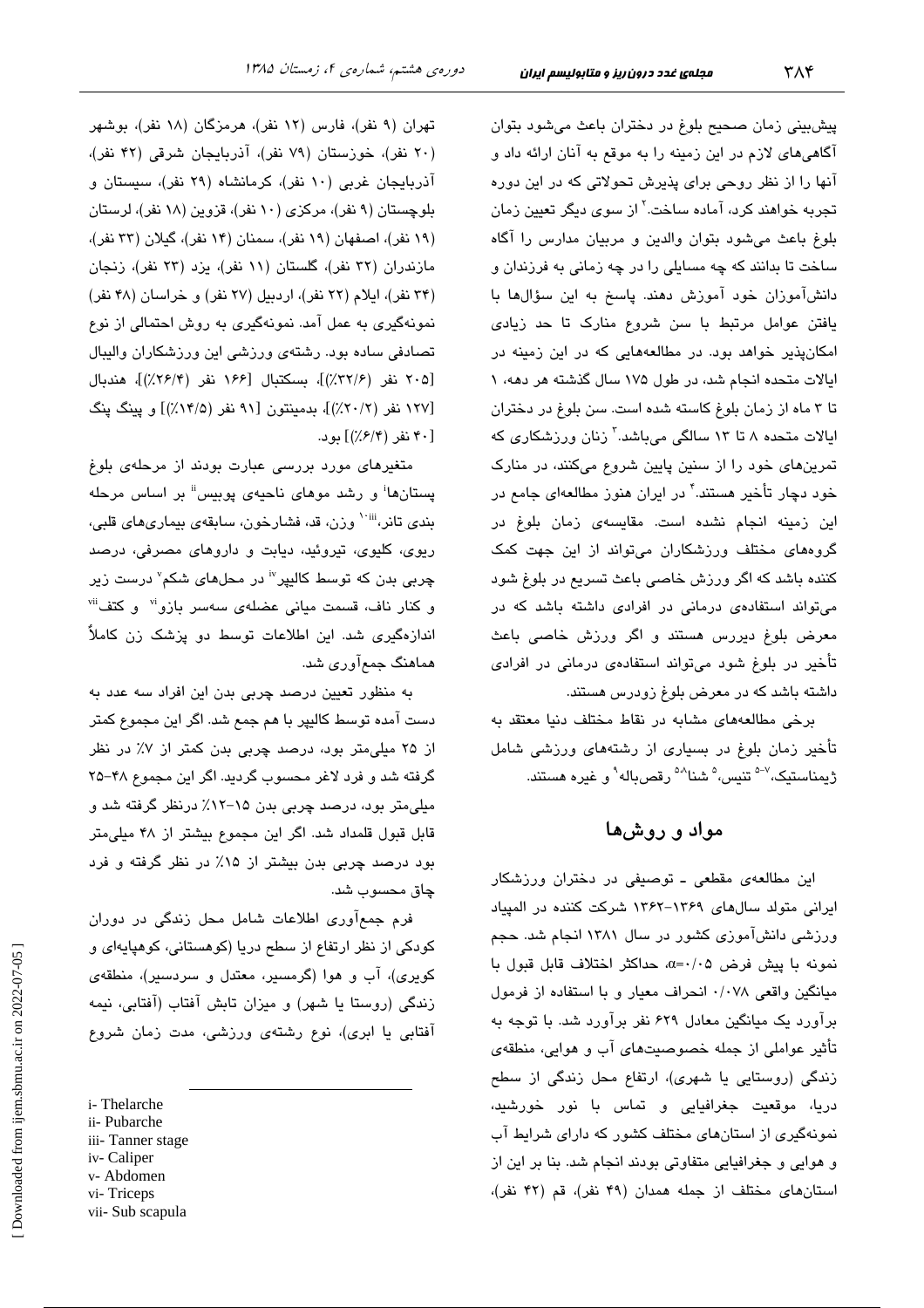ورزش در هفته قبل از شروع قاعدگی، گراوید<sup>:</sup> و پاریته" مادر، تعداد خواهران و برادران (بُعد خانوار)، سیگاری غیرفعال بودن<sup>ان</sup>، ردهی تحصیلی، سن دقیق شروع اولین عادت ماهیانه، وزن بدو تولد، میزان افزایش وزن مادر طی حاملگی، استرسهای پیش آمده در زندگی در زمان قبل از بلوغ، سن تقریبی شروع اولین عادت ماهیانهی مادر و خواهران، مادربزرگها، خالهها و عمهها، تعداد خاله، دایی، عمه و عمو و درآمد ماهیانهی خانواده نیز توسط افراد مورد بررسی همراه با یکی از افراد خانواده قبل از اعزام به مسابقات تکمیل شد. این فرم با هماهنگی قبلی به مراکز همهی شهرستانها فرستاده شده بود و از شرکتکنندگان در این الميياد خواسته شده بود تا قبل از حضور در اين مسابقات این فرم را تکمیل کنند.

در تجزيه و تحليل اطلاعات از شاخصهاى ميانگين، میانه، نما، انحراف معیار، آزمونهای آماری مجدوز خی، من،ويتني، كروسكال واليس، فريدمن، آزمون واريانس يك طرفه، ضرایب همبستگی اسپرمن، کندال، فای، اتا، کرامرز و برای تخمین سن بلوغ در این افراد، از مدل رگرسیونی خطی گام به گام <sup>۱۰</sup> به وسیلهی نرمافزار SPSS 11. 5 استفاده شد.

در مورد رعايت نكات اخلاقى، ضمن بي خطر بودن كامل روش انجام كار و محفوظ ماندن مشخصات افراد مورد بررسی، پای بندی به اصول اعلامیهی هلسینکی در تمام مراحل طرح توسط محققان رعايت شد.'` معاينه و شرح حال نیز توسط پزشک همجنس صورت گرفت.

#### بافتهها

در این مطالعه ۶۲۹ دختر ۱۲ تا ۱۹ ساله از مقاطع مختلف راهنمایی و دبیرستانی استانهای مختلف کشور بررسی شدند. میانگین سن دختران مورد بررسی ۱۸۷/۶±۰/۸ بو د.

شایعترین رتبهی تولد، فرزند سوم بود که ۲۰/۷٪ از کل جمعیت مورد بررسی را تشکیل داد. میانهی رتبهی تولد در

i- گراوید عبارتست از حاملگی (زنده، مرده و سقط).

iii-Passive smoker

iv-Stepwise linear regression model

خانواده، ۳ بود. میانهی تعداد هم برادران و هم خواهران این افراد ٢ نفر بود. میانهی بعد خانوار خانوادهی دختران و خانوادهی مادری و پدری این افراد به ترتیب ۵، ۷ و ۷ نفر بود. بر اساس مقدار چربی زیر پوستی، ۳ نفر (۰/۵٪) لاغر (کمتر از ۲۵ ملل متر)، ۳۰۰ نفر (۴۸/۲٪) متوسط (۴۸-۲۵ میلی متر) و ۳۲۰ نفر (۵۱/۴٪) چاق (بیش از ۴۸ میلی متر) بودند.

میانگین وزن بدو تولد این افراد ۲/۲±۰/۰۴ کیلوگرم بود. ۲۶ نفر در بدو تولد (۶/۹٪) کمتر از ۲/۲ کیلوگرم و ۱۳ نفر (۳/۴٪) بیشتر از ۴/۵ کیلوگرم بودند. میانگین وزن و قد فعلی این افراد ۵۳/۶±۰/۳۳ کیلوگرم و ۱۶۱/۵±۰/۲۷ سانتی متر بود. میانگین نمایهی توده بدنی<sup>،</sup> در این افراد ۲۰/۵±۰/۱ کیلوگرم بر مترمربع بود. ۹۵/۲٪ این افراد دارای نمایهی توده بدنی کمتر از ۲۵ کیلوگرم بر مترمربع بودند.

افزایش وزن مادر طی حاملگی این فرزندان در ۷۶ نفر (۲۴/۱٪) بیشتر از ۱۰ کیلوگرم و در ۲۴۰ نفر (۷۵/۹٪) کمتر از ۱۰ کیلوگرم بود. در ۲۰۲ مورد (۲۲/۶٪) حداقل یک فرد سیگاری در خانواده وجود داشت. سن شروع ورزش در این افراد در ٣/٧٪ کمتر از ٧ سالگی، در ٧۶/۵٪ ١٢-٧ سالگی و در ۱۹/۸٪ بعد از ۱۲ سالگی بود. میانگین سن شروع ورزش ۰/۸±۰/۰۹ سال و محدودهی آن از ۳ تا ۱۶ سالگی متغیر بود. ۴۲/۲٪ افراد از سن ۱۱ سالگی ورزش را شروع کرده بودند. میانگین زمان ورزش در هفته ۶/۵±۰/۲۱ ساعت (محدودهی آن ۱ تا ۳۶ ساعت) بود. بیشترین گروه که ۱۶٪ افراد را تشکیل میدادند، ۶ ساعت در هفته ورزش میکردند.

درآمد ماهیانهی خانواده در ۸۳ نفر (۱۴/۷٪) کمتر از ۱۰۰ هزار تومان، ۳۳۹ نفر (۵۹/۹٪) ۲۰۰–۳۰۰ هزار تومان، ۸۷ نفر (۰٫۵/۴٪) ۵۰۰–۵۰۰ هزار تومان و ۵۷ نفر (۰٫۱۰٪) بیشتر از ۵۰۰ هزار تومان در هر ماه در سال ۱۳۸۱ بود.

۲۱/۶٪ از افرادی که منارک آنها شروع شده بود سابقهای از استرسهایی از مانند مرگ والدین (۱۲/۳٪)، بیماری (۷/۵٪)، تصادف (٠/٩٪)، اعتياد والدين (٠/٧٪) و طلاق (٠/٢٪) را قبل از شروع قاعدگی میدادند. در مقابل، ١٣/٢٪ از افرادی که منارک آنها شروع نشده بود نیز سابقهای از استرسهایی از مانند مرگ والدین (٨/٩٪) و بیماری (٣/٢٪) را میدادند. تحلیل آماری نشان داد که این اختلاف از نظر وجود استرس

v-Body mass index

 $Y\wedge\varphi$ 

ii- پارتیه عبارتست از تولد یک یا چند نوزاد زنده یا مرده که حداقل ۵۰۰ گرم وزن داشته باشد یا سن حاملگی آنها حداقل ۲۰ هفتهى كامل باشد.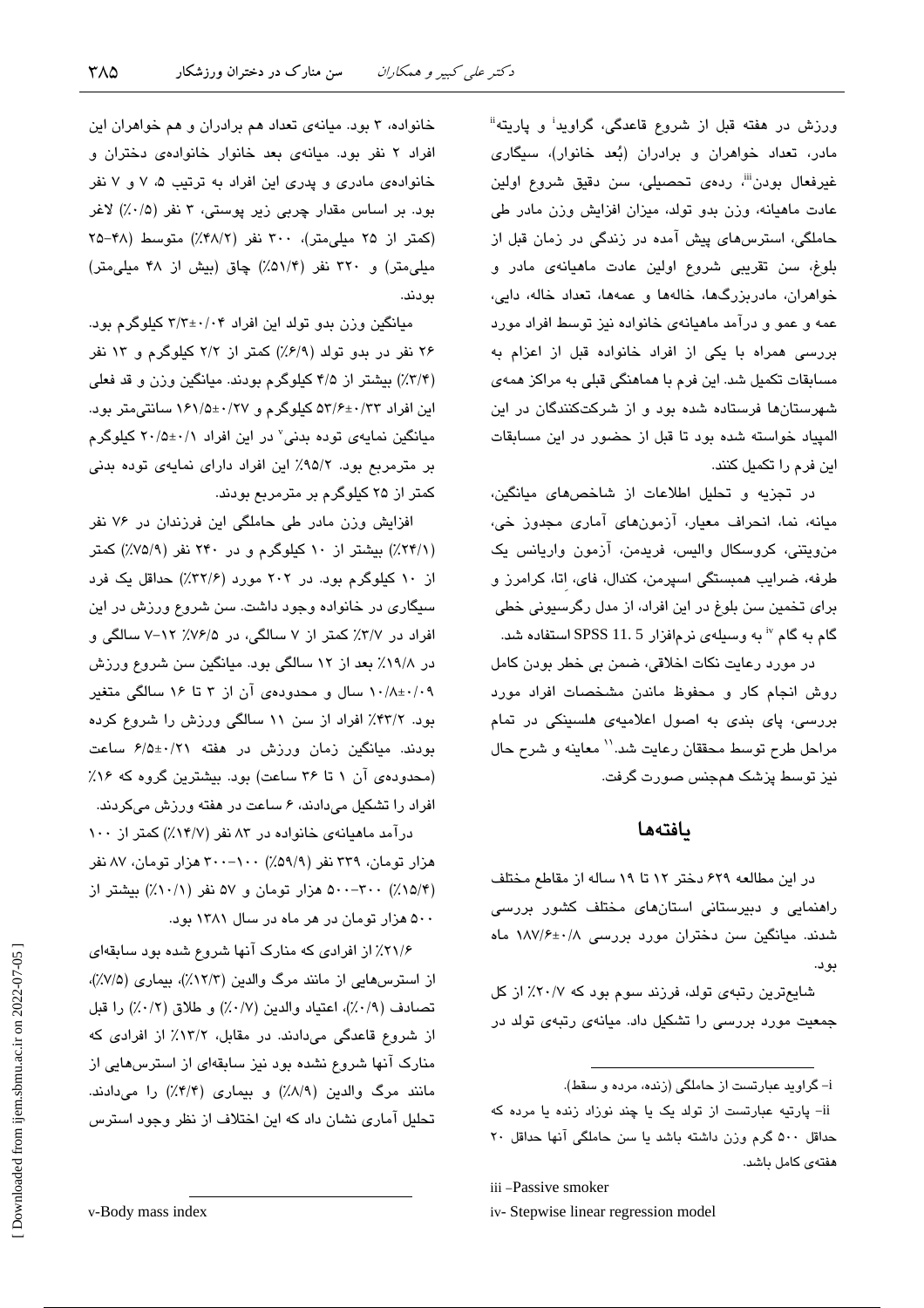(در کل) در کسانی که قاعدگی آنها شروع شده بود با کسانی که قاعدگی آنها شروع نشده بود، معنیدار نبود.

۱۷۵ نفر از این افراد تاریخچهای از قاعدگی نمیدادند. در ۴۵۴ نفر دیگر که منارک آنها شروع شده بود، فصل شروع اولین عادت ماهیانه در ۱۳۱ مورد (۲۵/۸٪) بهار، ۲۱۷ مورد (۴۲/۸٪) تابستان، ۸۶ مورد (۱۷٪) باییز و ۷۳ مورد (۱۴/۴٪) .<br>زمستان بود. میانگین سن شروع قاعدگی در این ۴۵۴ نفر ۱۳/۱۸±۰/۰۶ سال (۱۵۸/۲±۰/۷ ماه) بو د. کمترین و پیشترین سن قاعدگی به ترتیب ۹/۲۵ سال (۱۱۱ ماه) و ۱۸/۱۷ سال (۲۱۸ ماه) بود.

مبانگین سن قاعدگی سایر اعضای خانوادهی این ۴۵۴  $T/7$ نفر به ترتیب در مادرین گها ۱۲/۹±۰/۲/۹، مادر ۱۳/۶±۰/۱۴،  $\Rightarrow$  خواهر اول ۱۳/۷±۰/۱۲، خواهر دوم ۱۳/۷±۰/۱۵، خواهر  $\omega$ سوم ۱۳/۶±۰/۲۲، خواهر چهارم ۱۴/۲±۰/۲۱، خاله بزرگتر ۰/۲/۴±۰/۲۱، خالهی دوم ۱۳/۴±۰/۲۵، عمهی اول ۱۳/۵±۰/۲۵ و عمه دوم: ۱۳/۴±۰/۲۶ سالگی بود.

مبانگین بلوغ بستانها و پوییک پر اساس مرحلهبن*دی*  $\gamma = \frac{1}{2}$ تانر به ترتیب ۲/۷۷±۰/۰۴ و ۲/۸۶±۰/۰۴ بود. درصد افرادی كه بر اساس مرحلهبندى تانر در مراحل مختلف قرار داشتند در جدول ۱ آمده است.

جدول ۱– درصد افرادی که در مراحل مختلف مرحلهبندی تانر قرار داشتند

| بلوغ پوبيک                            | بلوغ پستانها                                                   | <b>Tanner</b> stage |
|---------------------------------------|----------------------------------------------------------------|---------------------|
| $\Lambda$ (% $\Lambda$ / $\tau$ )     | $\mathcal{N}(\mathcal{X},\mathcal{Y})\mathcal{Y}(\mathcal{Y})$ |                     |
| $\Delta V$ ( $\lambda/\lambda/\tau$ ) | $Y \setminus \wedge (75)$                                      | ۲                   |
| $Y^2 \cdot (750/\Lambda)$             | $\gamma \gamma \gamma$ ( $\gamma \gamma$ )                     | ٣                   |
| $Y \cdot \Delta$ (XTT)                | $\lambda \Delta$ ( $\lambda \lambda \gamma$ )                  |                     |
|                                       | rr(7.5/9)                                                      | ۵                   |

فاصلهی بین سن شروع منارک و زمان پرسش از این افراد ۳۱/۸±۰/۸۴ ماه بود.

هیچیک از افراد سابقهی بیماری قلبی کلیوی، تیروئید، فشارخون بالا، دبابت، بیماریهای ربوی و با سابقهی مصرف داروهای هورمونی نداشتند.

سن شروع قاعدگی ارتباطی با وزن بدو تولد افراد، افزایش وزن مادر طی حاملگی، وجود فرد سیگاری در خانواده (سيگاري غير فعال بودن)، رتبهي تولد، درآمد ماهيانهي خانواده، وزن فعلي، مدت ورزش در هفته، سن

شروع قاعدگی در مادر، خالهها، عمهها، مادربزرگها و بُعد خانوادهی پدری و مادری، و وجود مشکل قبل از شروع قاعدگی نداشت.

سن شروع قاعدگی ارتباط مستقیمی با قد فعلی (۱۷/ -=r  $(p=+/-\land \gamma)$ و r=۱/۱۱۶)، سن شروع ورزش (۲۱/۱۶=r  $r = \cdot / \sqrt{2}$  تعداد خواهر (۱۲۸/۱=r و p= $\cdot / \cdot \sqrt{2}$ ) و تعداد برادر p=۰/۰۰۳) و ارتباط معکوسی با درصد چربی بدن (۰۹۸–r=  $(p=\cdot/\cdot \cdot \tau)$ و (p=۰/۰۳۷ تودهی بدن (۱۴۴/۱-=r و p=۰/۰۰۲ داشت.

مبانگین سن شروع قاعدگے در افرادی که درصد حربے زیر حلدی آنها بیشتر از ۱۵٪ بود به طور معنیداری کمتر از سایرین بود (P=۰/۰۴۲). این عدد در افرادی که درصد چربی  $(4.8)$  در حلدی آنها کمتر از ۰/۷٪  $(7.8)$ ه دستمتر از ۱۵٪ بود به  $\frac{1}{2}$ قر تیب ۱۵۶۰ $\frac{1}{2}$ ۰۲ (۲۰۰۲ $\frac{1}{2}$ ۰۲ ماه بود.

مبانگین سن شروع قاعدگی در افراد ساکن مناطق کوهپایهای ۱۵۳/۵±۱۵۳/۵ ماه، افراد ساکن مناطق کویری ۱۵۷/۶±۱/۱۲ ماه و در افراد ساکن مناطق کوهستانی ۱۶۱/۶±۱/۱۷ ماه بود که این اختلاف از نظر آماری معنیدار بود (p=۰/۰۰۱). این تفاوت بین مناطق کوهستانی با  $(p=\cdot\mid\cdot\cdot\mid)$  کوهیایهای  $(p=\cdot\mid\cdot\cdot\mid)$  و کویری  $(p=\cdot\mid\cdot\cdot\mid)$  معنی دار بود ولی مناطق کوهیایهای تفاوتی با مناطق کویری نداشتند.

این اختلاف در مورد مرحلهی بلوغ بستانها نیز معنی دار بود (p=۰/۰۰۷). به طوری که مناطق کوهیایهای بیشترین بلوغ را از این نظر داشتند (۱/۰۵±۲/۰۵) که اختلاف معنیداری با مناطق کوهستانی (۱۲۰/۱۳) و کویری (p=۰/۰۰۹) داشت. (۲/۷۲±۰/۰۶) و کویری (۲/۷۲±۲/۷۱) از این نظر اختلافی با یکدیگر نداشتند.

تفاو تي از نظر مرحلهي بلوغ يوبيک در افراد ساکن مناطق مختلف از نظر ارتفاع محل زندگی از سطح دریا وجود نداشت.

شرايط مختلف آب و هوايي تأثيري پر سن بلوغ و نيز مرحلهي بلوغ بستانها نداشت. مرحله بلوغ بوبيک در مناطق  $(5/3)$ سردسیر (۲/۵۴±۰/۱) به طور معنیداری کمتر از مناطق گرمسیر (۲/۹۵±۰/۰۶ و p=۰/۰۰۱) و معتدل (۲/۸۹±۰/۰۶ و p=۰/۰۰۸) بود. مناطق گرمسیر و معتدل تفاوتی از این نظر نداشتند. بنا بر این شرایط مختلف آب و هوایی تنها بر مرحلهي بلوغ پوبيک تأثير معنى داري داشت (p=٠/٠٠١).

منطقهی زندگی تنها بر مرحلهی رشد بستانها مؤثر بود (p=۰/۰۴۸). ساکنان مناطق روستایی بلوغ زودرسی از نظر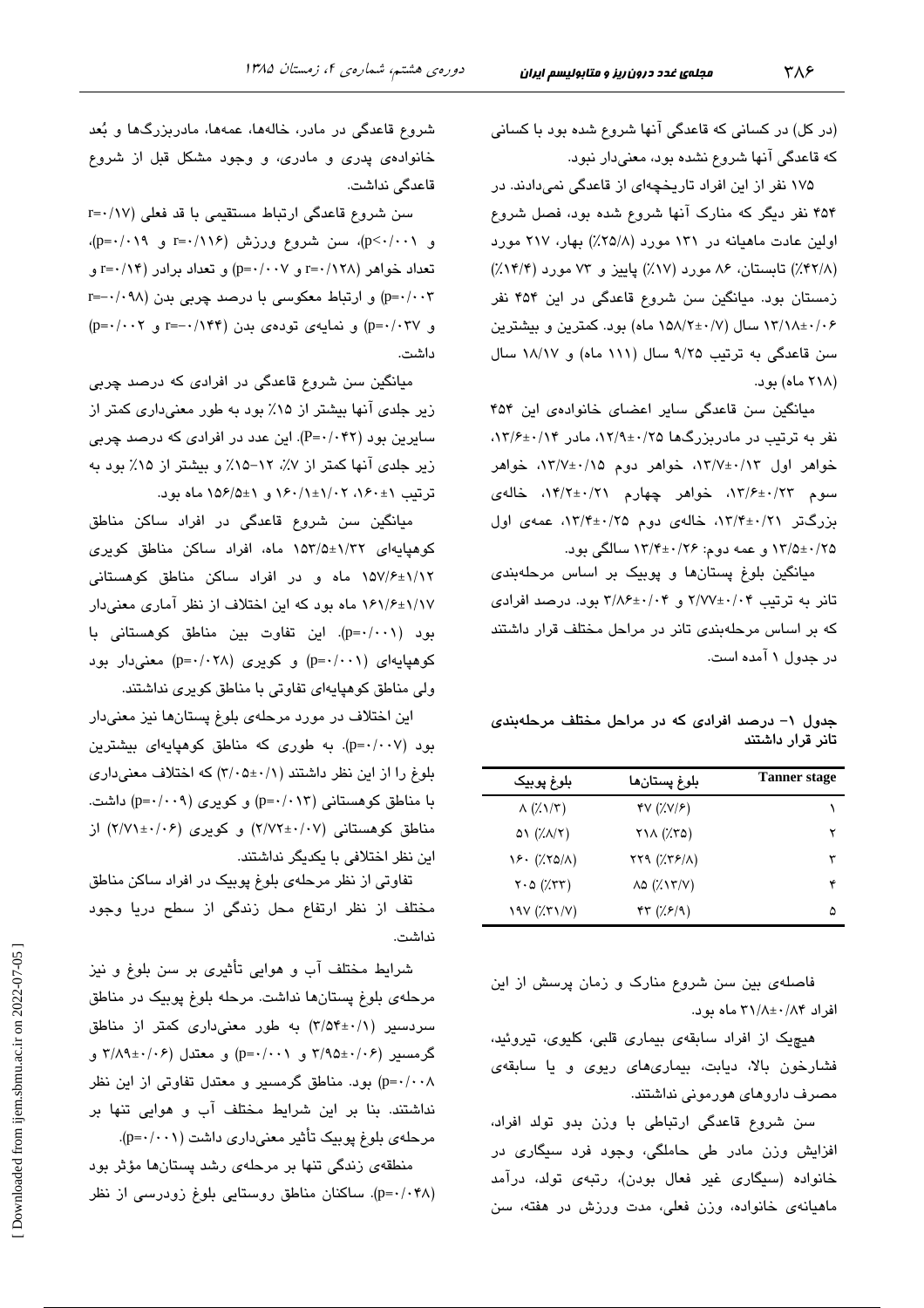رشد پستانها در مقایسه با مناطق شهری داشتند (۳۶/۴±۰/۳۶ در برابر ۲/۷۶±۰/۰۴۱ (p=۰/۰۴۱).

میزان تابش آفتاب در محل سکونت افراد ارتباطی با هیچ يک از معيارهاي بلوغ (سن بلوغ، مرحله بلوغ پستانها و رشد موهای ناحیه پوبیس) نداشت.

اگرچه میانگین سن شروع قاعدگی در افرادی که رشتهی ورزشی آنها هندبال بود، کمتر از بقیه بود (۱/۶۵±۱۵۵/۲۴ ماه) و در سایر رشتهها نیز به ترتیب در والیبال ۱/۱۲±۰/۸۹۸، بسکتبال ۱/۴۱±۱/۹۸، بدمینتون ۲/۰۷±۲/۲۲ و پینگپنگ ۲/۶۹±۲/۶۹ ماه بود، این اختلاف از نظر آماری معنیدار نبود. مرحلهی بلوغ پستانها (p<٠/٠٠١) و رشد موهای ناحیهی پوبیس (p<٠/٠٠١) در رشتههای مختلف ورزشی اختلاف معنیداری از نظر آماری داشت (جدول ۲).

جدول ۲- مرحلهی بلوغ پستانها و رشد موهای ناحیهی پوبیس در رشتههای مختلف ورزشی

| بلوغ ناحيه پوبيس                                 | بلوغ پستانها                                   | رشته ورزشى |
|--------------------------------------------------|------------------------------------------------|------------|
| $f/\lambda + \cdot$ /.9                          | $\Upsilon/\Upsilon \pm \cdot/\Upsilon$         | هندىال     |
| $\mathbf{f} \pm \cdot / \cdot \mathbf{V}$        | $Y/\Lambda \pm \cdot / \cdot V$                | واليبال    |
| $\Upsilon/\Delta\Lambda \pm \cdot/\cdot \Lambda$ | $Y/\mathcal{F}\mathcal{F} \pm \cdot / \cdot V$ | بسكتبال    |
| $Y/V$ + $\cdot/$                                 | $Y/\Delta f \pm \cdot / \sqrt{}$               | بدمينتون   |
| $\frac{1}{2}$                                    | $Y/Y\Lambda_{\pm}$ . $/\Lambda$                | پینگ پنگ   |

میانگین سن منارک در فصول مختلف سال اختلاف آماری معنی داری داشت (p=۰/۰۴۷). کمترین میانگین مربوط به افرادی بود که در فصل بهار (۱/۳۴±۱۵۵/۹) اولین قاعدگی خود را تجربه کرده بودند. بعد از آن به ترتیب تابستان (١/٨٣±١/١٨٩)، يابيز (١/٧±١/٥٩/٧) و زمستان (١/٩٢±١/٢) قرار داشتند. آنالیز post hoc نشان داد که این اختلاف تنها بین بهار و زمستان معنی دار است (p=٠/٠٣٨).

میانگین وزن و قد افرادی که به سن بلوغ رسیده بودند و سایر افراد مورد مطالعه که هنوز منارک آنها شروع نشده بود در جدول ۳ نشان داده شده است. همانطور که مشاهده میشود این افراد به طور معنیداری دارای وزن و قد بیشتری نسبت به افرادی هستند که منارک آنها شروع نشده است. البته سن این افراد نیز به طور معنیداری بیشتر است که اختلاف قد و وزن هم میتواند به همین امر مربوط باشد.

 $p = \cdot / \cdot \cdot \cdot x^2 = \cdot / \cdot \cdot \cdot$ مدل معنی داری (۰٫۹۹  $r^2 = \cdot / \cdot \cdot \cdot$ منارک در این افراد به دست آمد. مدل رگرسیونی نشان داد  $(p<\cdot/\cdot\cdot)$  که سن منارک با استفاده از متغیرهای قد فعلی ارتفاع محل زندگی از سطح دریا (p<۰/۰۰۱)، تعداد برادر (p=٠/٠٠۶) و تعداد خواهر (p=٠/٠٠٨) قابل پیش بینی است (جدول ۴).

جدول ۳– میانگین وزن، قد و سن افرادی که به سن بلوغ رسیده بودند و سایر کسانی که هنوز منارک آنها شروع نشده بود

| مقدار P                               |                     | افرادی که به سن بلوغ نرسیدند |       |              | افرادی که به سن بلوغ رسیدند |       |               |
|---------------------------------------|---------------------|------------------------------|-------|--------------|-----------------------------|-------|---------------|
|                                       | ـخطا <i>ی</i> معیار | ميانگين                      | تعداد | خطای معبار   | مىانگىن                     | تعداد |               |
| $\langle \cdot   \cdot \cdot \rangle$ | $\cdot/\vee$        | $\Delta \frac{1}{2}$         | ۱۷۲   | $\cdot/\tau$ | $\Delta f/\Delta$           | ۴۵۱   | وزن (کیلوگرم) |
| $\langle \ldots \rangle$              | .19                 | 109/1                        | ۱۷۲   | $\cdot/\tau$ | 1821                        | ۴۵۱   | قد (سانتيمتر) |
| $\langle \ldots \rangle$              | $\sqrt{2}$          | $\lambda\lambda/\tau$        | ۱۷۵   | .797         | ۱۹۰                         | ۴۵۴   | سن (ماه)      |

جدول ۴– متغیرها و ضرایب مدل رگرسیونی پیشگوییکنندهی زمان منارک (ماه)

| متغىرها             |                   | ضرایب غیر استاندارد           | ضرایب استاندارد شده      | مقدار P                               |
|---------------------|-------------------|-------------------------------|--------------------------|---------------------------------------|
|                     | B                 | Standard error                | <b>Beta</b>              |                                       |
| قد فعلي             | $\cdot$ /۴۰۴      | $\cdot$ /117                  | $\cdot$ / $\vee\vee\vee$ | $\langle \cdot   \cdot \cdot \rangle$ |
| ارتفاع از سطح دریا* | $-Y/VVY$          | $\cdot$ /vaq                  | $-\cdot/\sqrt{2\pi}$     | $\langle \ldots \rangle$              |
| تعداد برادران       | ۱/۴۹              | .7044                         | .7157                    | .   9                                 |
| تعداد خواهران       | 1/17 <sub>A</sub> | .788                          | .115V                    | $\cdot/\cdot\cdot\wedge$              |
| مقدار ثاىت          | 97/V <sub>A</sub> | $\lambda/\cdot\lambda\lambda$ | $\overline{\phantom{0}}$ | $\langle \ldots \rangle$              |

\*: ١- کوهستانی، ٢- کوهیایهای و ٣- کویری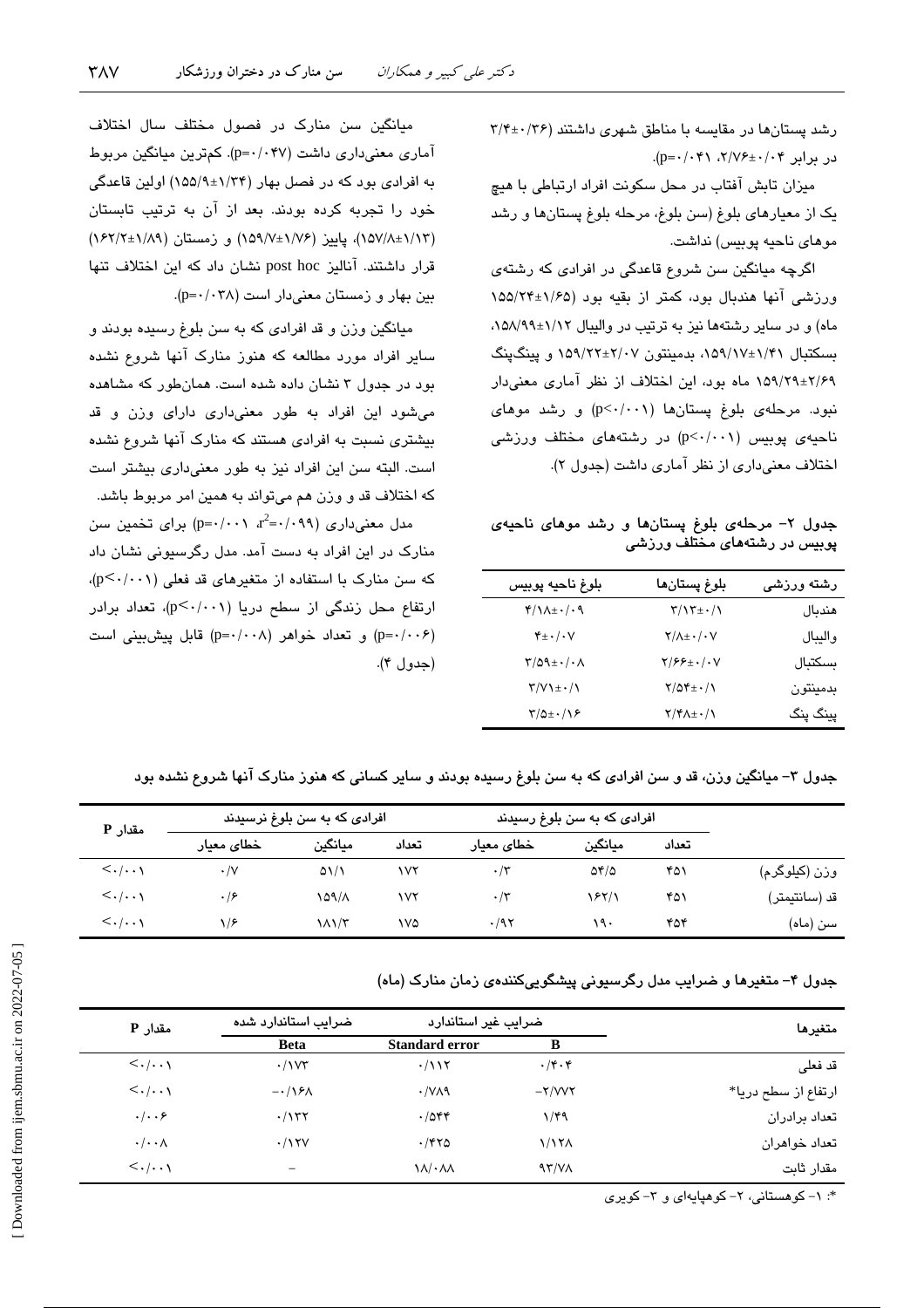شدید است.<sup>۱۶</sup> سن شروع ورزش ارتباط مستقیمی با سن شروع منارک داشت که نشانگر اثر مثبت ورزش خفیف بر شروع زودتر منارک است. از طرف دیگر، مطالعههای دیگر معتقد به تأخیر شروع منارک در افرادی هستند که قبل از بلوغ، تمرینات شدید ورزشی خود را شروع میکنند. ```

اگرچه به نظر میرسد که اضطراب میتواند باعث تأخیر شروع قاعدگی شود، `` در این مطالعه اختلافی از این نظر بین افرادی که قاعدگی آنها شروع شده بود با افرادی که قاعده نشده بودند، وجود نداشت.

همانطور که میدانیم سن بلوغ پایینتر باعث زودتر بستهشدن فیزهای استخوانی شده و در نتیجه از رشد طولی افراد میکاهد.<sup>۱۹</sup> در این مطالعه نیز بلوغ زودتر با قد کوتاهتر همراهی داشت. یعنی افراد فاقد کوتاهتر، زودتر منارکشان شروع شده بود. یک مطالعه هندی نیز نشان داد که دختران با منارک دیررس، به طور متوسط، قد بلندتری به نسبت وزن، از افراد دارای بلوغ زودرس دارند. <sup>۲۰</sup>

در مطالعهای که اخیراً بر روی ژیمناستهای ریتمیک یونانی و کانادایی انجام شده است، تأخیر در منارک، اختلالهای (بینظمیهای) قاعدگی و چربی بدنی کمتر در این افراد در مقاسیه یا گروه شاهد دیده شد. ٔ

بُعد خانوار (تعداد خواهر و برادر) بیشتر، ارتباط مستقیمی با افزایش سن منارک داشت. شاید ایجاد شرایط روحي ــ عاطفي يا شلوغي خانواده در اين امر دخيل باشد يا اینکه بعد خانوار و سن دیرتر منارک هر دو ناشی از مسایل دیگر مثل سطح اجتماعی ـ اقتصادی پایین این افراد باشد. درآمد ماهیانهی کمتر از ۳۰۰ هزار تومان در ۶۴٪ این افراد با میانگین بُعد خانوار ۶ نفر گویای سطح اقتصادی متوسط تا پایین این افراد است.

درصد چربی بدن ارتباط معکوسی با سن شروع قاعدگی داشت. شاید درصد چربی پایین با سطح پایینتری از هورمونهای جنسی همراه باشد که این خود باعث تأخیر در بلوغ افراد دارای درصد چربی پایین شده است. از طرف دیگر چاقی بیش از حد نیز میتواند با بیماریهایی همراه باشد که میتوانند از علل تأخیر در بلوغ باشند ولی در این مطالعه با توجه به نمایهی تودهی بدن کمتر از ۲۵ کیلوگرم بر متر مربع در ۹۵/۲٪ افراد اکثر افراد، دارای جثهی طبیعی یا لاغر بودند. نمایهی تودهی بدن در این مطالعه، مانند مطالعههای دیگر،<sup>۹</sup> ارتباط معکوسی با سن شروع منارک

#### بحث

زمان منارک یک موضوع عینی (objective) و قابل اندازهگیری کمی و به معنی زمان شروع بلوغ در دختران است. در آمریکا در مقایسه با اوایل دههی ۹۰، امروزه دختران در سنین پایینتری به بلوغ رسیده و منارک آنها شروع میشود.<sup>۱۲</sup> در طول ۲۰ سال گذشته، سن منارک در مسکو از ۱۲/۶ سال به ۱۳ سال افزایش یافته است.<sup>۱۲</sup> در ایران نیز سن منارک در طول ۹ سال از سال ۱۹۹۰ تا ۱۹۹۹ که به طور معنیداری (p=۰/۰۰۱) از ۱۳/۸۶±۱/۵۱ به ۱/۴۷±۱/۴۵ سال رسیده است.<sup>۱۴</sup> مقایسه یمیانگین سن قاعدگی مادربزرگها به عنوان نسل قدیمیتر با مادرها، خالهها و عمهها به عنوان نسل جدیدتر و فرزندان به عنوان جدیدترین نسل گویای افزایش سن قاعدگی در نسل جدیدتر در مقایسه با نسلهای گذشته است. حتی در خواهران چهارم نسبت به خواهران دیگر این افزایش واضح است. خطای معیار این ارقام گویای این افزایش معنیدار است.

یکسان بودن شرایط ژنتیک، خانوادگی، اقلیمی و تغذیهای در هر خانواده امکان مقایسهی خواهران را از نظر سن شروع منارک کاملاً فراهم میکند. علیرغم این که منابع معتقد به کاهش سن منارک طی گذشت زمان هستند،<sup>۳،۱۵</sup> در این افراد الگویی متفاوت مشاهده شد که میتواند به علت ورزشكار بودن اين افراد باشد. البته با ورزش مقدار ميانگين کمتر از ۶ ساعت در هفته که در افراد مورد مطالعه دیده شد، این افراد ورزشکار حرفهای محسوب نمیشوند. ٔ` به علاوه خواهران این افراد، که در مورد ورزشکار بودن آنها اطلاعات دقیقی در دست نیست، دارای میانگین سن منارک بالاتری بودند. اگرچه میانگین سن شروع منارک در ۴۵۴ نفری که به سن بلوغ رسیده بودند ۱۳/۲ سال بود، در ۱۷۵ نفر هنوز منارک شروع نشده بود یعنی سن شروع منارک در این افراد ۱۳/۲ سال هم بود. بنا بر این نه تنها کاهشی در سن شروع منارک وجود نداشت بلکه افزایش هم دیده شد. این مسأله کاربرد بالینی، آموزشی و اجتماعی مهمی دارد.

میانگین سن شروع ورزش در این افراد ۱۰/۸ سالگی با میانگین ۶/۵ ساعت در هفته و میانگین سن شروع منارک ۱۳/۲ سالگی بود. این شاخص گویای شدت ورزش قبل از شروع منارک است که نسبتاً متوسط تا خفیف به نظر میرسد. ورزش بیشتر از ۷ ساعت در روز نشانگر ورزش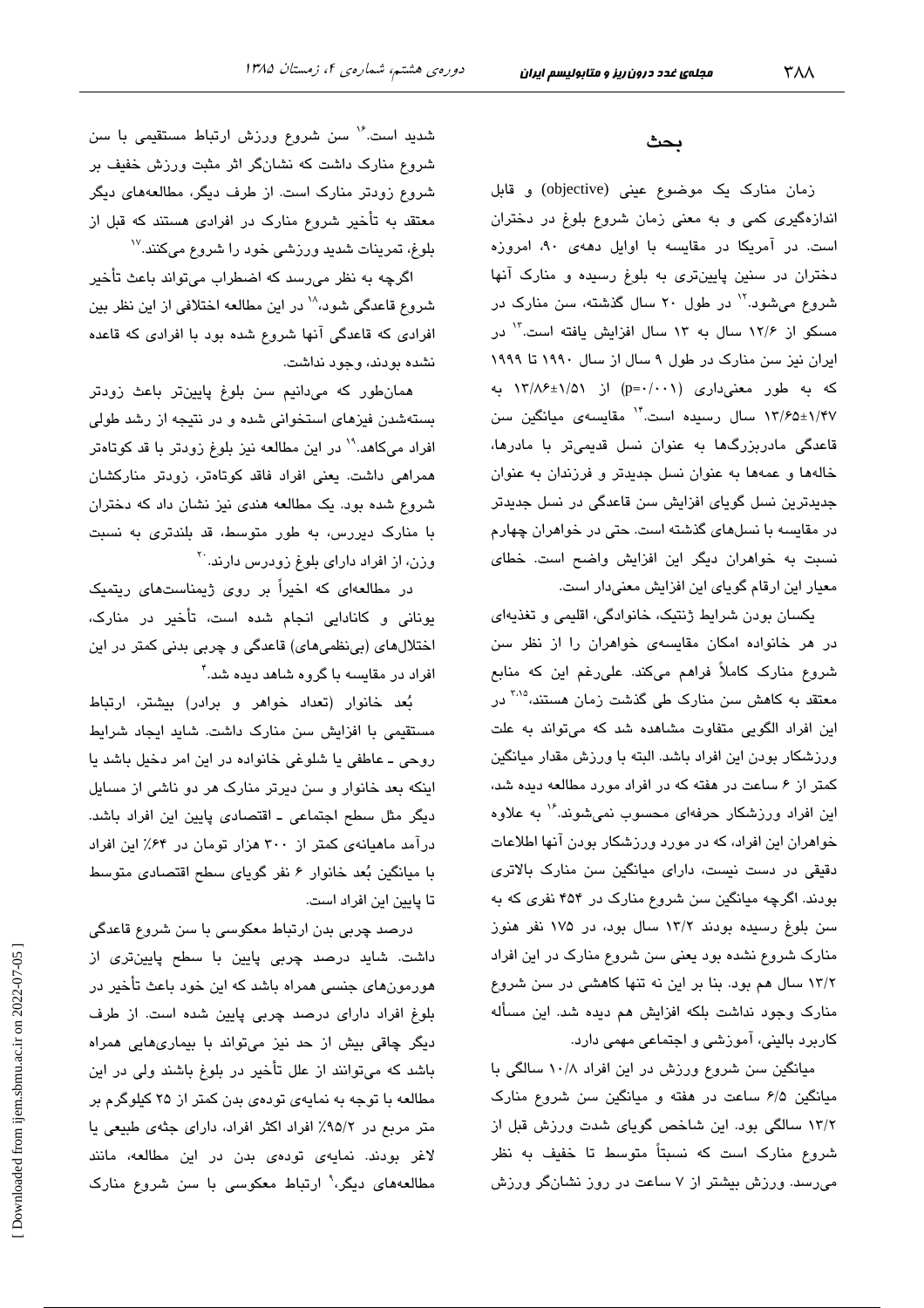داشت. در مطالعهای روی ۱۴۷ زن جوان بالغ هندی نشان داده شد که دختران با سن بلوغ زودرس (١١-١٠ سالگی) وضعیت جسمانی کوچکتری (طولی ـ عرضی) و چربی زیر جل*دی* بیشتری داشتند. <sup>۲۰</sup> به نظر میرسد که عدم ارتباط وزن با سن شروع منارک در مطالعهی حاضر به علت عدم تفاوت معنی دار وزن افراد مورد مطالعه با یکدیگر باشد، با این حال در قد افراد در این مطالعه ارتباط مستقیمی با سن شروع منارک داشت. مطالعهی زاخاریاس و همکاران بر روی ۷۸۱ دختر آمریکایی با سطح اجتماعی ـ اقتصادی متوسط نشان داده دخترانی که زودتر به سن منارک می رسند دارای قد بلندتر و وزن بیشتری از دختران قبل از سن منارک هستند، اما بلوغ جنسی و فیزیکی با هم رخ میدهند.<sup>۲۱</sup> در مطالعهی حاضر نیز وزن و قد افرادی که به بلوغ رسیده بودند بیشتر از سایرین بود که البته این اختلاف ساختگی به نظر می رسد زیرا افرادی که منارک آنها شروع شده بود دارای سن بیشتری نیز بودند و طبیعی است که قد و وزن بیشتری هم داشته باشند. مطالعههایی که برای بررسی ارتباط نمایهی تودهی بدن با سن شروع منارک طراحی شدهاند نشان دادهاند که دخترانی که زودتر منارک آنها شروع میشود چاقتر از بالغان هستند.<sup>۲۲</sup> مطالعههای دیگر در زمینهی ارتباط نمایهی تودهی بدن و سن شروع منارک نشان دادهاند که عوامل محیطی و تغذیهای نیز مانند عوامل ژنتیک میتوانند در این امر مؤثر باشند.<sup>۲۲–۲۲</sup> این تئوری که تغذیهی بهتر و افزایش چربی بدن دلیلی بر منارک زودرس میباشد با مشاهدهی افزایش پیوسته و آرام وزن بدن و شیوع چاقی در کودکان آمريکايي طي دهههاي گذشته تا حدي تأييد مي شود.<sup>۲۸</sup> مطالعههای دیگر نیز نشان دادند که ریباند چربی در اطفال دارای نمایهی تودهی بدن بیشتر زودتر رخ میدهد.<sup>۲۹</sup> بنا بر این آموزشهای مورد نیاز در این زمینه باید برای دختران چاقتر زودتر شروع شود.<sup>۱۲،۳۰</sup> در مطالعهی حاضر نیز افراد چاقتر بر اساس درصد چربی زیر جلدی دارای سن شروع منارک پایینتری بودند.

در انگلستان مطالعه روی ۱۱۱۶ دختر ۱۶–۱۲ ساله نشان داد که میانگین سن اولین عادت ماهانه ١٢ سال و ١١ ماه است که در مقایسه با ۳۰-۲۰ سال گذشته تنها کمتر از ۶ ماه كاهش داشته است.<sup>۳۱</sup>

این رقم همان عددی است که منابع آمریکایی ٔ نیز نشان دادهاند. آنها معتقد به کاهش ۳-۱ ماه در سن اولین قاعدگی به ازای هر دهه هستند. مطالعه در دختران انگلیسی<sup>۳۰</sup> نشان

داد که ۱۲٪ آنها اولین قاعدگی خود را در سنین دبستان تجربه میکنند. اهمیت این امر در لزوم توجه به امکانات بهداشتی و در اختیار قرار دادن اطلاعات و آموزشهای لازم در این زمینه به دختران در این سنین است تا پوشش فراگیر و مناسبی به وجود آید. مسایل روحی ـ روانی نیز بسیار مهم است و در کنار امکانات مذکور، از ارزش ویژهای برخوردار است که نیاز به برنامهریزی در این زمینه را در سنين پايين براي دختران كاملاً بيان ميكند.

از طرف دیگر شروع این آموزشها برای افراد ساکن مناطق کوهپایهای، کویری و افراد دارای قد بلندتر یا افرادی که در خانوادههای شلوغ زندگی میکنند باید زودتر صورت گیرد زیرا این افراد دارای منارک زودرس هستند.

مطالعههای دیگر نیز تأثیری مشابه نتایج مطالعهی حاضر در مورد نمايهي تودهي بدن، چاقي، سطح اقتصادي ــ اجتماعی و بعد خانوار را بر سن منارک نشان دادهاند.<sup>۳۲</sup>

فصل شروع قاعدگی در اکثر افراد (۴۲/۸٪) تابستان بود. لذا گرمی هوا از عوامل مؤثر در شروع منارک به نظر می رسد. آرامش بیشتر در این فصل به علت تعطیلات نیز شاید از عوامل مؤثر در شروع منارک در فصل تابستان ىاشد.

افراد ساکن مناطق کوهستانی دیرتر دچار منارک شده بودند که این نیز دلالت بر اثر سردی هوا در تأخیر شروع سن منارک دارد. منابع نیز نشان دادهاند که ارتفاع کمتر محل زندگی و نزدیکی به استوا باعث شروع زودتر منارک مے شود. ۳

در این مطالعه سن شروع منارک بر اساس یادآوری بود و ممكن است دقيق نباشد. همچنين فاصلهى بين سن شروع منارک و زمان پرسش از این افراد ۳۱/۸±۰/۸۴ ماه بود. در مطالعههای مشابه این رقم در حدود ۳ سال بود.<sup>۱۲</sup> مطالعههای دیگر نشان دادهاند که در این محدودهی زمانی یادآوری سن منارک توسط این گروه سنی کاملاً دقیق است." به هر حال مطالعههای دیگر معتقدند که فاصلهی بیشتر از این، میان زمان شروع منارک تا پرسش از دختران راجع به زمان شروع منارک، باعث کاهش دقت نتایج میگردد.<sup>۳۵</sup> به تازگی نیز مطالعهای، همبستگی قوی معنیداری را (۷۹/۰=<sub>1</sub> p=۰/۰۰۱) بین سن واقعی و یادآوری شدهی منارک نشان داد.″

مدل رگرسیونی نشان میدهد که قد فعلی افراد (p<٠/٠١)، ارتفاع محل زندگی از سطح دریا (p < · / · · ))، تعداد برادران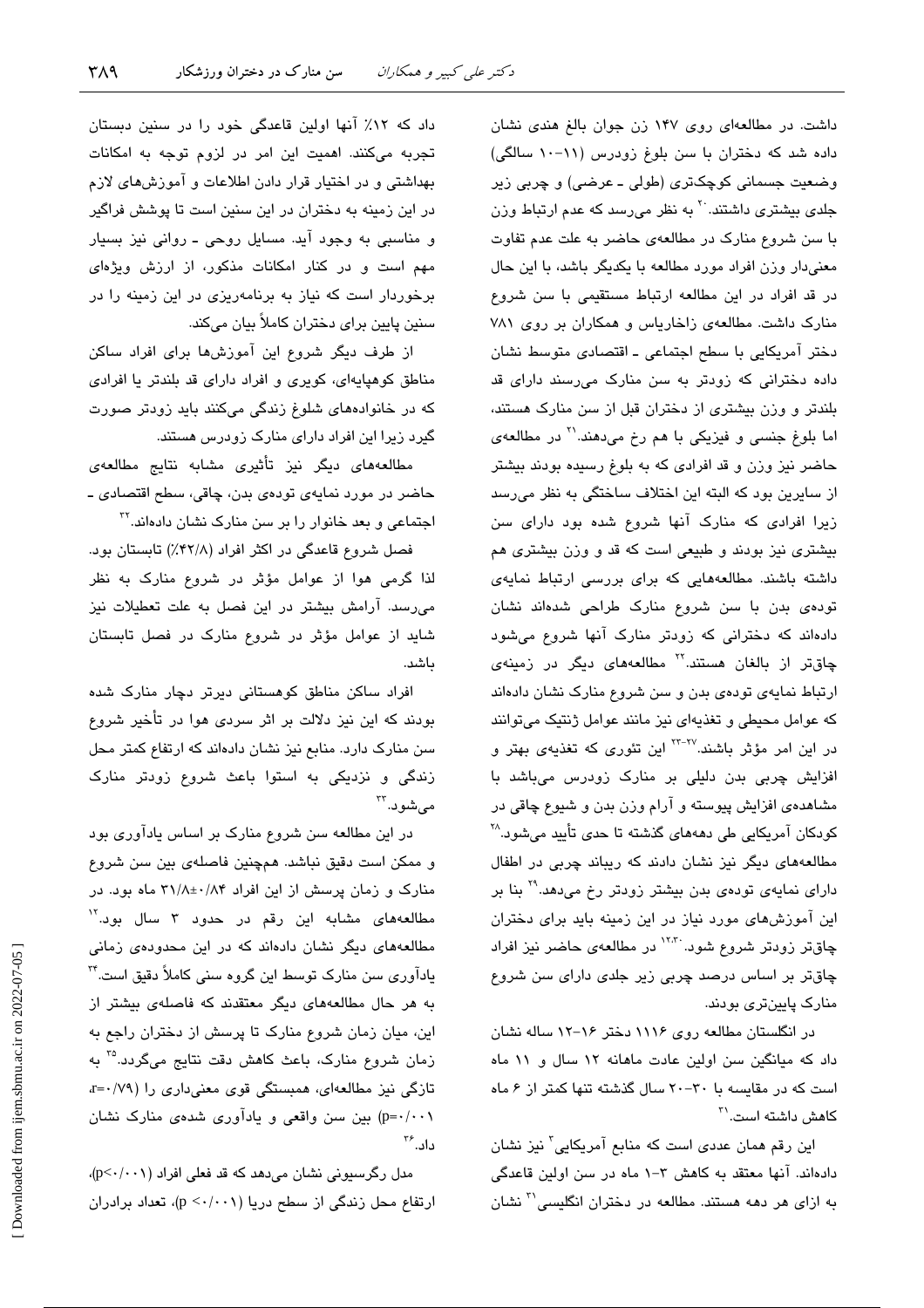(p=۰/۰۰۶) و تعداد خواهران (p=۰/۰۰۸) به ترتیب مؤثرترین عوامل در پیش سنی زمان شروع منارک در این دختران ورزشکار است. ضریب استانداردشدهی بتا که به ترتیب ٠/١٧٣، ١٤٨/٠، ١٢٢٧. و ١٢٧٧. بود گوياى ضريب اهميت این متغیرها است. این مدل نشان می دهد که قد کوتاهتر افراد، بعد خانوار کمتر و ساکن بودن در مناطق کوهیایهای مهمترین عوامل پیشگوییکنندهی شروع زودرس منارک هستند. به عبارت دیگر تأثیر سایر عوامل مؤثر در سن منارک که در آنالیز تحلیلی مطرح شده است از طریق ارتباط آنها با این متغیرها است. متغیرهای رشد فیزیکی مانند وزن و چربی بدن، پیشگویی کنندهی شروع منارک در یک مطالعه مشابه بو دند.۳۷

رشتههای مختلف ورزشی تفاوتی اندک از نظر سن شروع منارک داشتند که معنیدار نبود. منابع معتقدند که سن شروع منارک در بعضی از رشتههای ورزشی بیشتر از

of pediatrics. 16th ed. Philadelphia: Saunders 2000. p.  $52 - 4.$ 

- 11. Smith T. Ethics in Medical Research. New York: Cambridge University Press 1999. p. 12-49.
- 12. Lin-Su K, Vogiatzi MG, New MI. Body mass index and age at menarche in an adolescent clinic population. Clin Pediatr 2002; 41: 501-7.
- Iampol'skaia IuA. Dynamics of puberty levels in girls of Moscow. Gig Sanit 1997; (3): 29-30
- 14. Mohammad K, Zeraati H, Majdzadeh R, Karimloo M. Evaluating the trend of change in the mean onset age of menarche in Iranian girls. J Reproduct & Infertil 2006;6(5): 523-30.
- 15. Blythe MJ, Rosenthal SL. Female adolescent sexuality. Promoting healthy sexual development. Obstet Gynecol Clin North Am 2000; 27: 125-41.
- 16. Theintz G, Ladame F, Howald H, Weiss U, Torresani T, Sizonenko PC. The child, growth and high-level sports. Schweiz Z Med Traumatol 1994; (3): 7-15
- 17. Broso R. Subrizi R. Gynecologic problems in female athletes. Minerva Ginecol 1996; 48: 99-106.
- Tahirovic HF. Menarchal age and the stress of war: an 18. example from Bosnia. Eur J Pediatr 1998; 157: 978-80.
- Huanjiu Xi, Jinping Li, Xuejing Gu. Epiphysis- $19<sub>1</sub>$ diaphysis fusion in the long bones forming knee joint of the rural children and youths in Kalyuan, Liaoning. Acta Anthropol. Sin 1995; 14: 157-61
- 20. Sharma K, Talwar I, Sharma N. Age at menarche in relation to adult body size and physique. Ann Hum Biol 1988; 15: 431-4.
- 21. Zacharias L, Rand NAI, Wurtman R. A prospective study of sexual development and growth in American girls: the statistics of menarche. Obstet GYnecol Surv 1976; 31: 325-37.
- 22. Baker ER. Body weight and the initiation of puberty. Clin Obstet Gynecol 1985: 28: 573-9.

ورزشکاران سایر رشتهها است.<sup>۵-۱۰</sup> به هر حال بررس*ی* جامعتر از نظر رشتههای مختلف ورزشی پیشنهاد می شود. با توجه به حضور ۲۴ استان از ۲۹ استان کشور در این مطالعه به نظر میرسد که نتایج این مطالعه به دختران ورزشکار ایرانی که مدت ورزش آنها ۶/۵ ساعت در هفته و

#### نتىجەگىرى

قبل از سن ١١ سالگی باشد، تا جدودی قابل تعمیم است.

به طور کل*ی،* به نظر می<sub>ا</sub>رسد که بعد از کاهش معنیدار سن منارک به علت بهبود کیفیت تغذیه دختران جوان طی دهههای اخیر، امروزه سیر افزاینده آن میتواند ناشی از عادات تغذیهای ضعیف <sub>و</sub> نجوهی زندگی کم تجرک باشد که باعث چاقتر شدن نسل جوان شده است. به هر حال، بعضی از مؤلفان معتقدند که تأخیر اخیر در بلوغ میتواند پاسخی به افزایش استرس های فیزیکی و روانی پاشد. <sup>۳۸</sup>

#### **References**

- 1. Wiest J, Lyle RM. Physical activity and exercise: a first step to health promotion and disease prevention in women of all ages. Womens Health Issues 1997; 7: 10-6
- 2. Adams Hillard PJ. Menstruation in young girls: a clinical perspective. Obstet Gynecol 2002; 99: 655-62
- 3. Ganong WF. Physiology of reproduction in women. In: Decherney AH, Nathan L, editors. Current Obstetric & Gynecological Diagnosis & Treatment. 9th ed. New York: McGraw-Hill 2002. P. 130.
- 4. Klentrou P, Plyley M. Onset of puberty, menstrual frequency, and body fat in elite rhythmic gymnasts compared with normal controls. Brit J Sports Med 2003; 37:490-4
- 5. Baxter-Jones ADG, Helms P, Baines-Preece J, Preece M. Menarche in intensively trained gymnasts, swimmers and tennis players. Ann Hum Biol 1994; 21: 407-15.
- Claessens AL, Malina RM, Lefevre J, Beunen G, 6. Stijnen V, Maes H, et al. Growth and menarcheal status of elite female gymnasts. Med Sci Sports Exerc 1992; 24: 755-63.
- 7. Georgopoulos N, Markou K, Theodoropoulou A, Paraskevopoulou P, Varaki L, Kazantzi Z, et al. Growth and Pubertal Development in Elite Female Rhythmic Gymnasts. J Clin Endocrinol Metab 1999; 84: 4525- $30<sub>C</sub>$
- Constantini NW, Warren MP. Menstrual dysfunction in 8. swimmers: a distinct entity. J Clin Endocrinol Metab 1995; 80: 2740-4.
- $\mathbf{Q}$ Valentino R, Savastano S, Tommaselli AP, D'Amore G, Dorato M, Lombardi G. The influence of intense ballet training on trabecular bone mass, hormone status, and gonadotropin structure in young women. J Clin Endocrinol Metab 2001; 86: 4674-8.
- 10. Needlman RD, Growth and development. In: Behrman RE, Kliegman RM, Jenson HB, editors. Nelson textbook

Downloaded from ijem.sbmu.ac.ir on 2022-07-05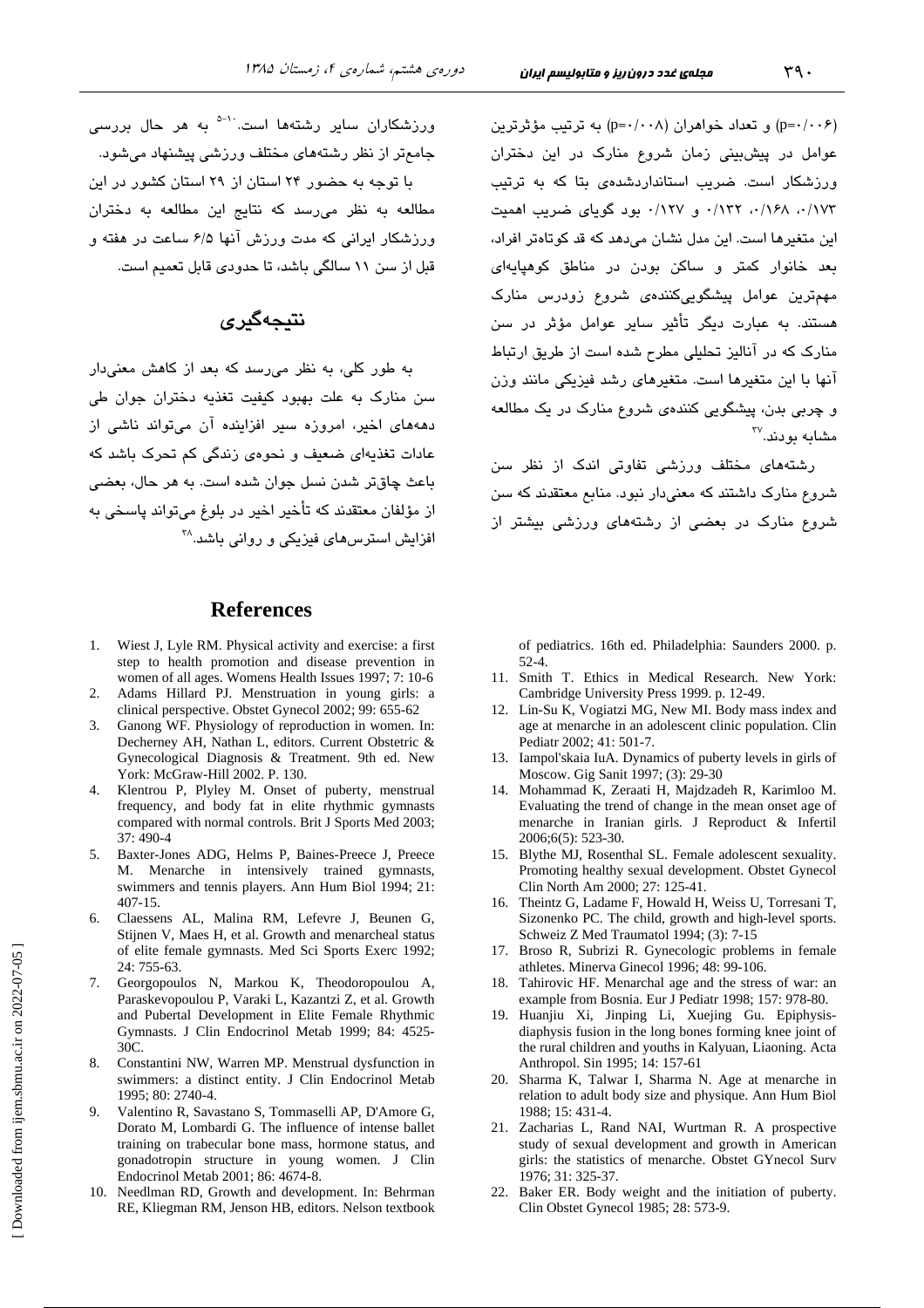- 23. Rolland-Cachera MF, Deheeger M, Guilloud-Bataille M, Avons P, Patois E, Sempe M. Tracking the development of adiposity from one month of age to adulthood. Ann Hum Biol 1987; 14: 219-29.
- 24. Wakeling A, Russell G. Disturbances in the regulation of body temperature in anorexia nervosa. Psychol Med 1970; 1: 30-9.
- 25. Frisch R, McArthur J. Menstrual cycles: fatness as a determinant of minimum weight for height necessary for their maintenantte or onset. Science 1974; 185: 949-51.
- 26. Frisch R. Weight at menarche: similarity for wellnourished and undernourished girls at differing ages, and evidence for historical constancy. Pediatrics 1972; 50: 445-50.
- 27. Frisch R, Revelle R. Height weight at menarche and a hypothesis of critical body weights: and adolescent events. Science 1970; 169: 397-9.
- 28. Ogden CL, Troiano RP, Briefel RR, Kuczmarski RJ, Flegal KM, Johnson CL. Prevalence of overweight among preschool children in the United States, 1971 through 1994. Pediatrics 1997; 99: E1.
- 29. Wiliams S, Dickson N. Early growth, menarche, and adiposite rebound. Lancet 2002; 359: 580-1.
- 30. Manore MM. Dietary recommendations and athletic menstrual dysfunction. Sports Med 2002; 32: 887-901.
- 31. Whincup PH, Gilg JA, Odoki K, Taylor SJC, Cook DG. Age of menarche in contemporary British teenagers:

survey of girls born between 1982 and 1986. BMJ 2001;  $322 \cdot 1095 - 6$ 

- 32. Salces I, Rebato EM, Susanne C, San Martin L, Rosique J. Familial resemblance for the age at menarche in Basque population. Ann Hum Biol 2001; 28: 143-56.
- 33. Gonzales GF, Villena A. Body mass index and age at menarche in Peruvian children living at high altitude and at sea level. Hum Biol 1996; 68: 265-75.
- 34. Damon A, Damon ST, Reed RB, Valadian I. Age at menarche of mothers and daughters, with a note on accuracy of recall. Hum Biol 1969; 41: 160-75.
- 35. Bergsten-Brucefors A. A note on the accuracy of recalled age at menarche. Ann Hum Biol 1976; 3: 71-3.
- 36. Must A, Phillips SM, Naumova EN, Blum M, Harris S, Dawson-Hughes B. Recall of Early Menstrual History and Menarcheal Body Size: After 30 Years, How well do women remember? Am J Epidemiol 2002; 155: 672- 9.
- 37. Merzenich H, Boeing H, Wahrendorf J. Dietary fat and sports activity as determinants for age at menarche. Am J Epidemiol 1993; 138: 217-24.
- 38. Veronesi FM, Gueresi P. Trend in menarcheal age and socioeconomic influence in Bologna (northern Italy). Ann Hum Biol 1994; 21: 187-96.